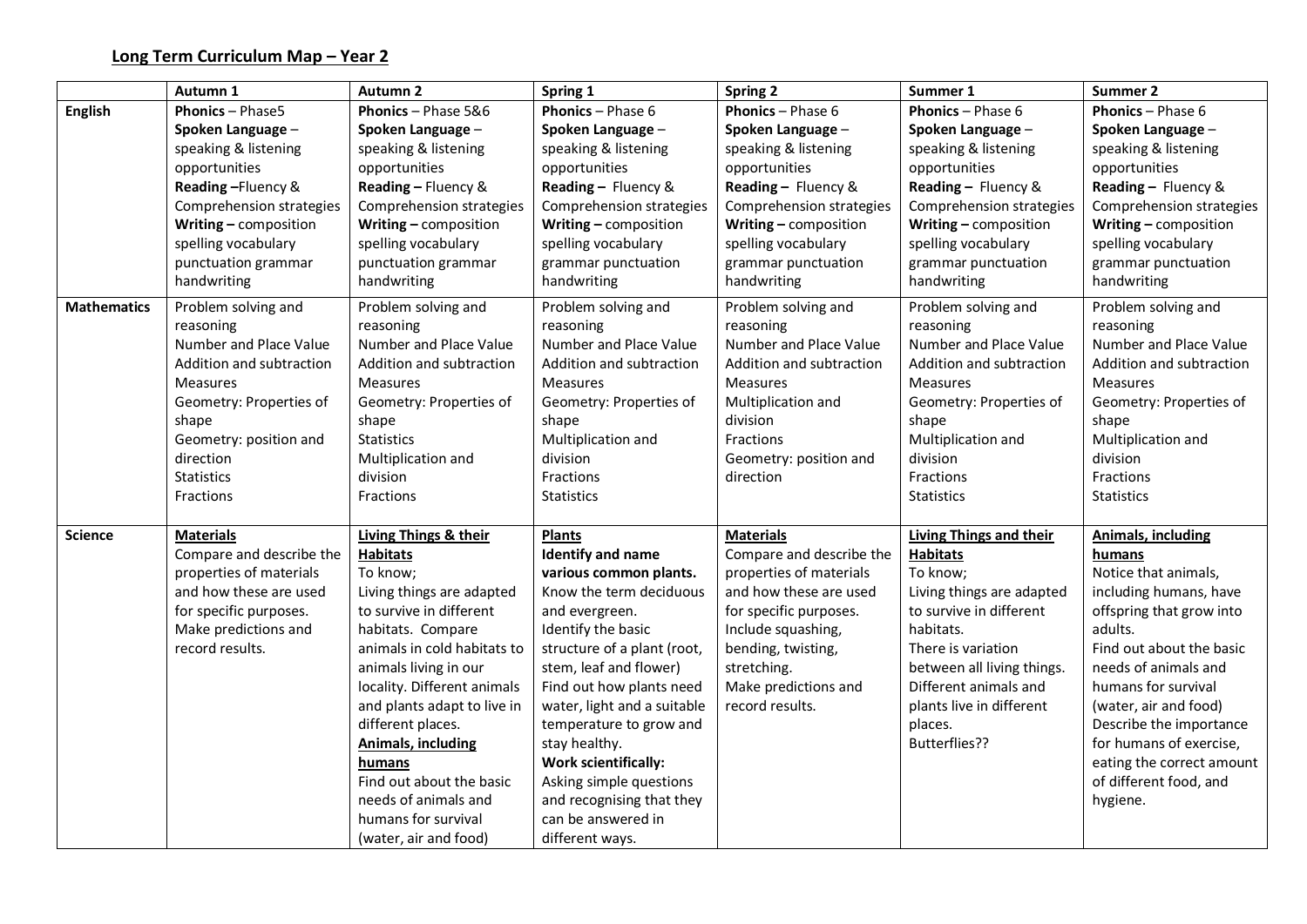| <b>Computing</b> | Email- E-Safety              | <b>Creating digital content</b> | <b>Beebots</b>                    | Let's explore the Titanic-  | Stories within a familiar  | Stories within a familiar   |
|------------------|------------------------------|---------------------------------|-----------------------------------|-----------------------------|----------------------------|-----------------------------|
|                  | Pupils learn to use email    | Mondrian                        | Computer Science                  | Digital Literacy            | setting- Digital literacy  | setting- Digital literacy   |
|                  | safely and responsibly to    | Digital Literacy                | Revisit algorithms and            | Pupils explore, create and  | (Story Writing)            | (Story Writing)             |
|                  | log on, check and            | Use tools to make               | debugging to move a               | de-bug algorithms to        | Pupils learn to use Purple | Pupils learn to use Purple  |
|                  | compose emails on Purple     | geometric shapes and            | beebot around pictures of         | recreate a passenger's      | Mash to present a story in | Mash to present a story in  |
|                  | Mash.                        | patterns. Fill in shapes to     | the events of the Great           | route on the Titanic.       | different ways using a     | different ways using a      |
|                  |                              | replicate the artist            | Fire of London.                   |                             | range of tools.            | range of tools.             |
|                  |                              | Mondrain. (linked to art)       |                                   |                             |                            |                             |
| <b>History</b>   | <b>Pirates</b>               | <b>Guy Fawkes and</b>           | Great Fire of London -            | Titanic - Significant       | <b>St George and The</b>   | Look at all the events that |
|                  | Pupils will compare the      | remembrance day-event           | <b>Significant national event</b> | events to the school's      | <b>Dragon</b>              | have been covered this      |
|                  | lives of famous pirates,     | beyond living memory            | beyond living memory              | locality                    | Look at and order the      | year in History and         |
|                  | Grace O'Malley and Sir       | Look at the story and           | Compare similarities and          | Sequence events and         | story of St George and the | compare the links           |
|                  | Ranulph Finnes.              | explore the feelings and        | differences between               | provide a detailed          | legend.                    | between time periods.       |
|                  |                              | impact of the plot on the       | building materials and            | account. Use and analyse    |                            |                             |
|                  |                              | people at the time and          | firefighting equipment            | various sources of          |                            |                             |
|                  |                              | the lasting remembrance         | from the past and now.            | information, identifying    |                            |                             |
|                  |                              | that is done. Use drama         | Explore what changes              | which is most useful and    |                            |                             |
|                  |                              | as a tool to enforce the        | were made when London             | why. Children will have     |                            |                             |
|                  |                              | importance of the foiled        | was rebuilt. Ask and              | the opportunity to          |                            |                             |
|                  |                              | plot.                           | answer questions using a          | evaluate how things have    |                            |                             |
|                  |                              |                                 | variety of sources and            | changed.                    |                            |                             |
|                  |                              |                                 | discuss the reliability of        |                             |                            |                             |
|                  |                              |                                 | each.                             |                             |                            |                             |
| Geography        | <b>Continents and oceans</b> | <b>Weather patterns- Cold</b>   | Hot places                        | <b>Super Southampton</b>    | <b>Hot and cold places</b> | <b>Contrasting Locality</b> |
|                  | Children will build on       | places                          | Children will continue to         | Link with History           | Link with Science.         | Study:                      |
|                  | their learning in Year 1 by  | Children will describe the      | describe the weather in           | Children will explore their | The children will recap    | Children will look at the   |
|                  | recapping the four           | weather in the place that       | the place that they live,         | local City & link this with | what was learnt in Spring  | features of Lordshill and   |
|                  | countries of the UK and      | they live. Think about the      | thinking about the                | the Titanic, mapping its    | 2 when looking at the      | compare it to another       |
|                  | capital cities. This will    | differences between here        | differences between hot           | journey across the seas &   | animals and their habitats | area in the country or to   |
|                  | lead them on to begin        | and cold countries. Look        | and cold places and how           | thinking about              | in Science. They will name | an area in another          |
|                  | learning about the           | at how they are similar         | this compares to our              | exportation. They will      | and locate the world's     | country.                    |
|                  | continents and oceans        | and different to our            | locality. They will locate        | understand geographical     | seven continents and five  |                             |
|                  | and will link to pirates,    | locality. Identify and          | hot locations around the          | similarities & differences  | oceans.                    |                             |
|                  | the seas they sailed and     | begin to describe the key       | world, with a focus on the        | through studying the        |                            |                             |
|                  | the continents they          | components of the               | Kalahari desert. They will        | human & physical            |                            |                             |
|                  | robbed.                      | weather and monitor             | continue to describe daily        | geography of a small area   |                            |                             |
|                  |                              | daily patterns and the          | and seasonal weather              | of the United Kingdom.      |                            |                             |
|                  |                              | seasonal change from            | variations and recap the          | They will use world maps,   |                            |                             |
|                  |                              | Autumn to Winter.               | continents and oceans of          | atlases & globes to         |                            |                             |
|                  |                              | Continue to recap the           | the world.                        | identify the United         |                            |                             |
|                  |                              | continents and oceans of        |                                   | Kingdom and its countries   |                            |                             |
|                  |                              | the world.                      |                                   | as well as the countries,   |                            |                             |
|                  |                              |                                 |                                   | continents and oceans.      |                            |                             |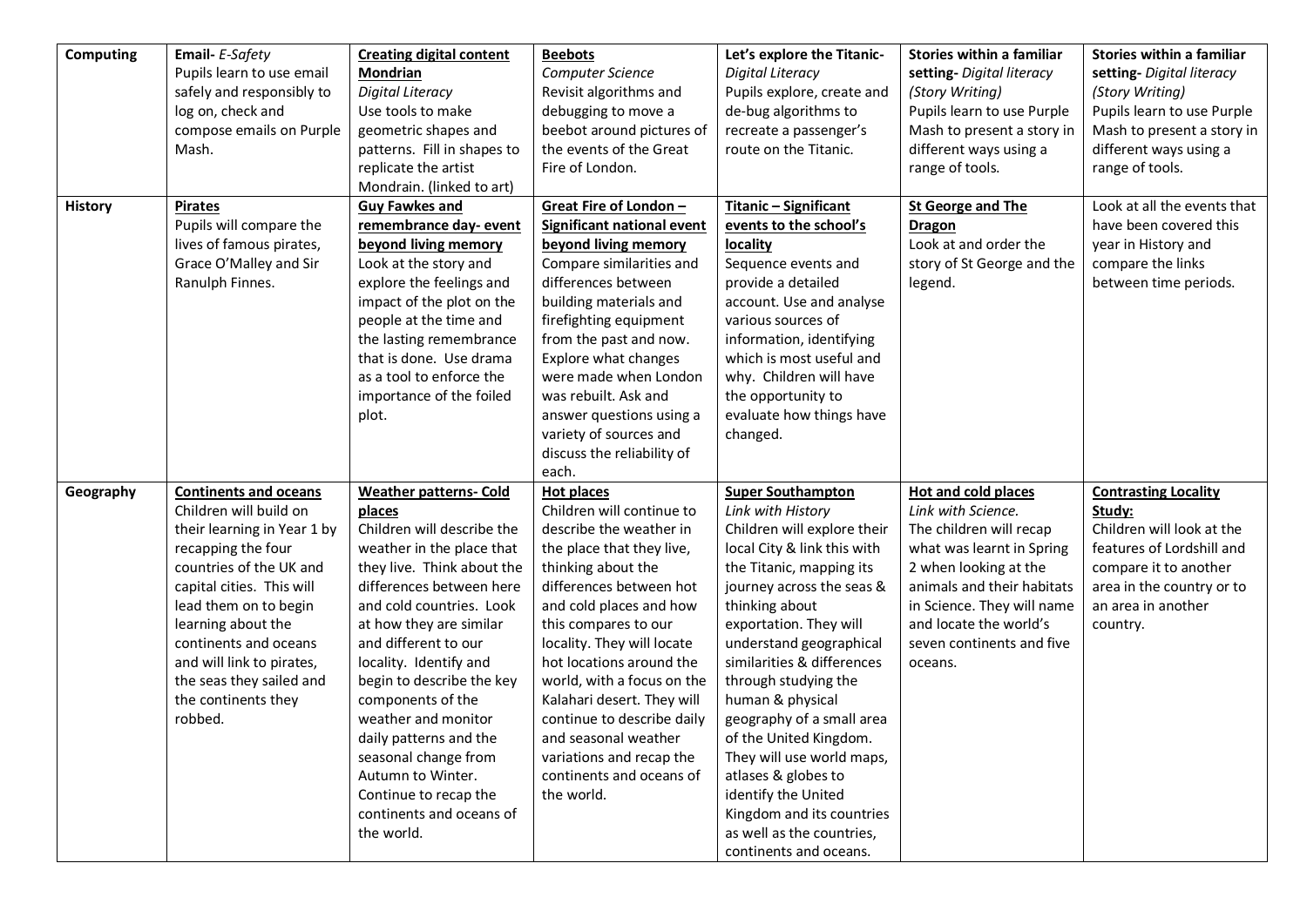| PE           | <b>Gymnastics</b>                | Dance: street dance          | <b>Gymnastics</b>                                     | <b>Gymnastics</b>           | <b>Gymnastics</b>           | Agility: Ball chasing          |
|--------------|----------------------------------|------------------------------|-------------------------------------------------------|-----------------------------|-----------------------------|--------------------------------|
|              | Real Gym-Balance                 | Games                        | Real Gym-Travel                                       | Real Gym- Flight            | Real Gym-Rotation           | Static balance Floor work      |
|              | Games                            | Dynamic Balance to           | Games:                                                | Games:                      | Games: Co-ordination:       |                                |
|              | Co-ordination-footwork           | Agility: jumping and         | Dynamic balance-on a line                             | Co-ordination: Ball skills  | sending and receiving       | Athletics/Sports day/HFF       |
|              | Static balance-one leg           | landing                      | Static balance-stance                                 | Counter balance: with a     | Agility:                    |                                |
|              |                                  | Static balance-seated        |                                                       | partner                     | Reaction/Response           |                                |
| Art          | <b>Introduction to Sketching</b> | <b>Mondrian and Pollock</b>  | <b>Nature</b>                                         |                             | <b>Textiles</b>             | Printing                       |
|              | Children build upon              | Children explore the work    | Children make observational drawings of plants and    |                             | Cross curricular with D.T.  | Children explore different     |
|              | sketching skills learnt in       | and techniques of both       | flowers.                                              |                             | Children explore joining    | printing techniques.           |
|              | Year 1.                          | artists before creating      | Children learn how to create shades and tones using   |                             | techniques before           | Children create their own      |
|              | Children learn and               | their own Pollock using      | watercolours.                                         |                             | designing and making        | repeating patterns             |
|              | explore shading.                 | paint and Mondrian using     | Children explore Henri Rousseau's botanical works and |                             | their own felt glove        |                                |
|              |                                  | digital media.               | then create their own Rousseau style piece using      |                             | puppets.                    |                                |
|              |                                  |                              | watercolours.                                         |                             |                             |                                |
| <b>Music</b> | Hands, Feet, Heart               | Ho Ho Ho                     | Zootime                                               | I want to play in a band    | <b>Friendship Songs</b>     | <b>Reflect, Rewind, Replay</b> |
|              | South African Styles             | Christmas Big Band,          | Reggae                                                | Rock                        | Exploring with music        | <b>Western Classical Music</b> |
|              | African Music and                | Motown, Elvis                | Animals, poetry and the                               | Team work, working          | styles and instruments      | and your choice from year      |
|              | Freedom Songs                    |                              | <b>Historic context of Music</b>                      | together                    | Composing opportunities     | 2                              |
|              | Historical context of            | Christmas Unit -             | styles.                                               | The Beatles                 |                             | Consolidate the                |
|              | musical styles- Nelson           | Christmas Songs and          |                                                       |                             |                             | foundations of the             |
|              | Mandela                          | Concert                      |                                                       |                             |                             | language of Music.             |
|              | Pirate sea shanties              |                              |                                                       |                             |                             |                                |
| DT           |                                  | <b>Wheels and Axles</b>      |                                                       |                             | <b>Puppets</b>              | <b>Cooking and Nutrition</b>   |
|              |                                  | explore and use              |                                                       |                             | build structures, exploring | Design an appealing and        |
|              |                                  | mechanisms [for example,     |                                                       |                             | how they can be made        | healthy snack (i.e. fruit      |
|              |                                  | levers, sliders, wheels and  |                                                       |                             | stronger, stiffer and more  | smoothie) (link to Healthy     |
|              |                                  | axles], in their products    |                                                       |                             | stable.                     | fun week)                      |
| <b>RE</b>    | <b>Symbols (Harvest)</b>         | <b>Symbols (candlelight)</b> | Change                                                | <b>Sadness to Happiness</b> | <b>Community (Baisakhi)</b> | <b>Ritual (water)</b>          |
|              | Enquire: What is a               | Communicate: What are        | Communicate: How do                                   | (Easter)                    | Communicate own             | Enquire: What does ritual      |
|              | symbol?                          | our own responses to         | we feel when things                                   | Communicate: When           | responses to                | mean? Contextualise:           |
|              | Contextualise: Why is the        | candlelight?                 | change?                                               | have you been               | remembering.                | How is water used by           |
|              | Harvest loaf important to        | Apply: When do we see        | Apply: Is there anything                              | sad/happy?                  | Apply: Are there things     | Christians in ritual?          |
|              | Christians?                      | candlelight? How does it     | you would like to change                              | Apply: What different       | that help us to             | Evaluate: What is the          |
|              | Introduce the 5Ks linking        | make us feel? Why?           | in school?                                            | things can make people      | remember?                   | value of doing this ritual?    |
|              | to symbols.                      |                              | Contextualise: linking to                             | sad then happy? Enquire     | Enquire: What does          | <b>Contextualise: How is</b>   |
|              | Evaluate: what do we             | Contextualise: Why is        | stories Jesus met - What                              | – What is                   | remembering mean?           | water used in rituals by       |
|              | think of the Harvest loaf        | candlelight important to     | changes happened? Why?                                | sadness/happiness?          | Contextualise: What do      | Sikhs? Evaluate: What is       |
|              | as a symbol?                     | Christians at                | Evaluate: Why are these                               | Contextualise:              | Sikhs remember at           | the value of Sikh water        |
|              | Communicate: when                | Christmas/Sikhs at Diwali?   | stories important to                                  | What are the sad/happy      | Baisakhi?                   | rituals?                       |
|              | would you want to use            | Evaluate: Why is the         | Christians?                                           | parts of the Easter story?  | Reflect: why is this        | <b>Communicate: What</b>       |
|              | your symbol?                     | Christingle special?         |                                                       | Evaluate: Is it important   | important to Sikhs?         | rituals do I do with water?    |
|              |                                  |                              |                                                       | for Christians to feel      |                             | Apply: How do water            |
|              |                                  |                              |                                                       | sad/happy at Easter time?   |                             | rituals make me feel?          |